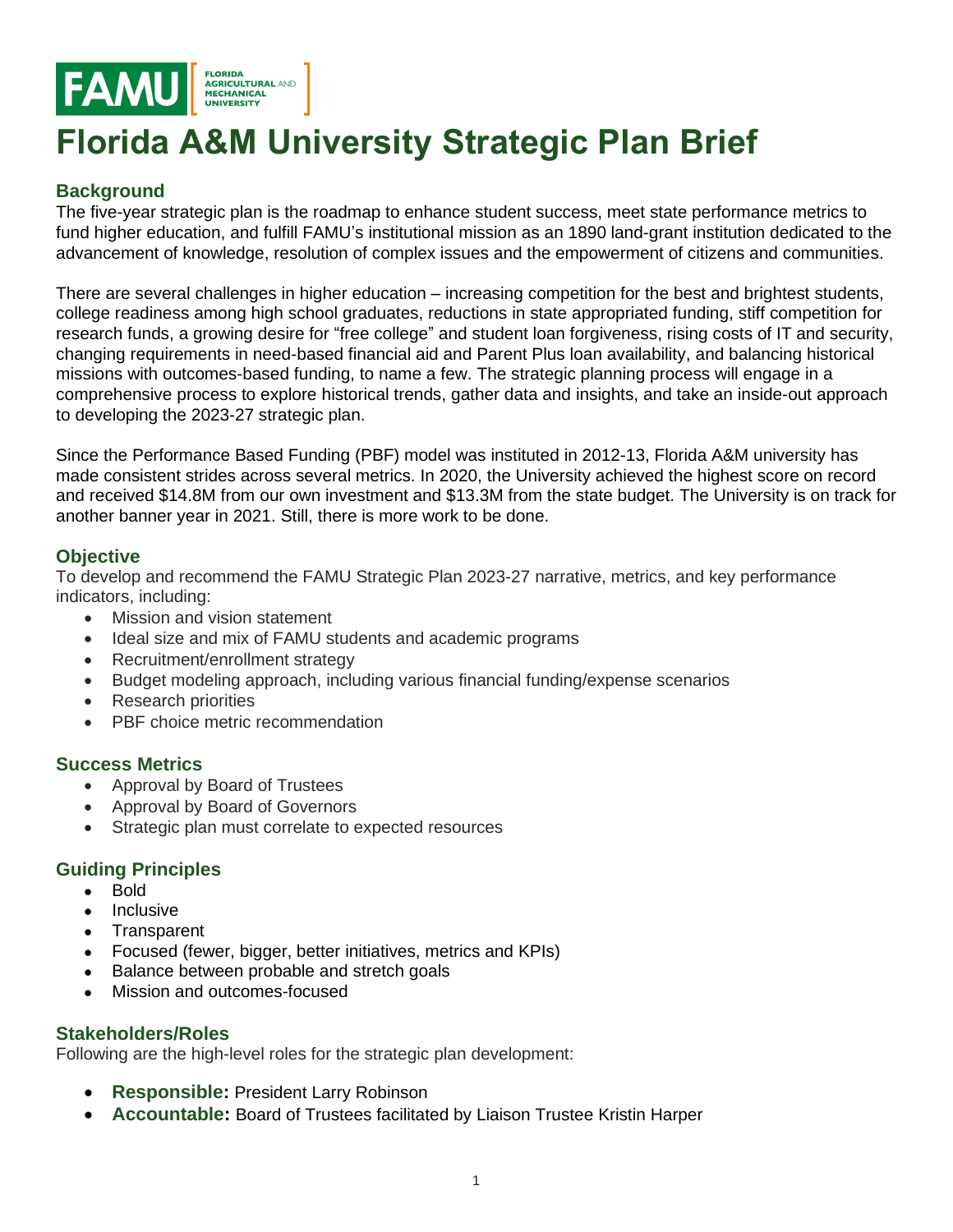

- **Consulted:** Florida Board of Governors, Chancellor, Florida Legislature, Southern Association for Colleges and Schools Commission on Colleges, Provost Maurice Edington, Multidisciplinary Strategic Planning Work Group, students, current and retired faculty staff and administrators, alumni, Tallahassee community, corporate partners, and K-12 educators & counselors
- **Executes:** President Larry Robinson, Provost Maurice Edington (Committee Chair), and Multidisciplinary Strategic Planning Work Group

### **Scope**

- Consider external factors such as national higher educational trends, Federal education current and potential priorities, workforce needs, demographic trends, COVID19 impact, different modes of instruction, faculty training
- Infrastructure (i.e., buildings, plant, equipment, digital roadmap, IT/cybersecurity)
- **Facilities**
- People faculty, staff, students

## **Existing Assets**

- BOG 2025 Strategic Plan and Performance Indicators and dashboard
- FAMU 2017-22 Strategic Plan
- Institutional Work Plans
- Accountability report
- Dashboard
- Thurgood Marshall presentations
- 2017 Key Issues for Board Consideration

#### **Executional Mandatories**

- Develop multiple strategic plan scenarios, ranging from best case to worst case
- Strategic plan alignment with the Board of Governors priorities, Performance Based Funding metrics and Florida State University System
- Consider priorities and current/potential legislation of the Florida Legislature (i.e., S.B. 86 limiting financial aid to majors with high market demand, BOGO bill—free semester for every semester in priority majors)
- Establish website to provide Strategic Planning updates to interested stakeholders

## **Key Questions**

The following is a non-comprehensive list of questions that should be answered in this process:

#### **Strategic**

- 1. Where does FAMU want to play in the Performance Based Funding model? What strategic initiatives should be implemented to ensure the University's sustained success within the Performance Based Funding model?
- 2. What are the strengths, weaknesses, opportunities, and threats to FAMU? What are our plans to capitalize on strengths and opportunities, while mitigating risks and threats?
- 3. How can FAMU mitigate the short- and long-term impact of COVID-19? (i.e., financial, admissions criteria, student profile, modes of instruction, student services, faculty training, infrastructure, fundraising)
- 4. How can the Board of Trustees, and key stakeholders, maximize our individual and collective network to advocate for FAMU among key stakeholders?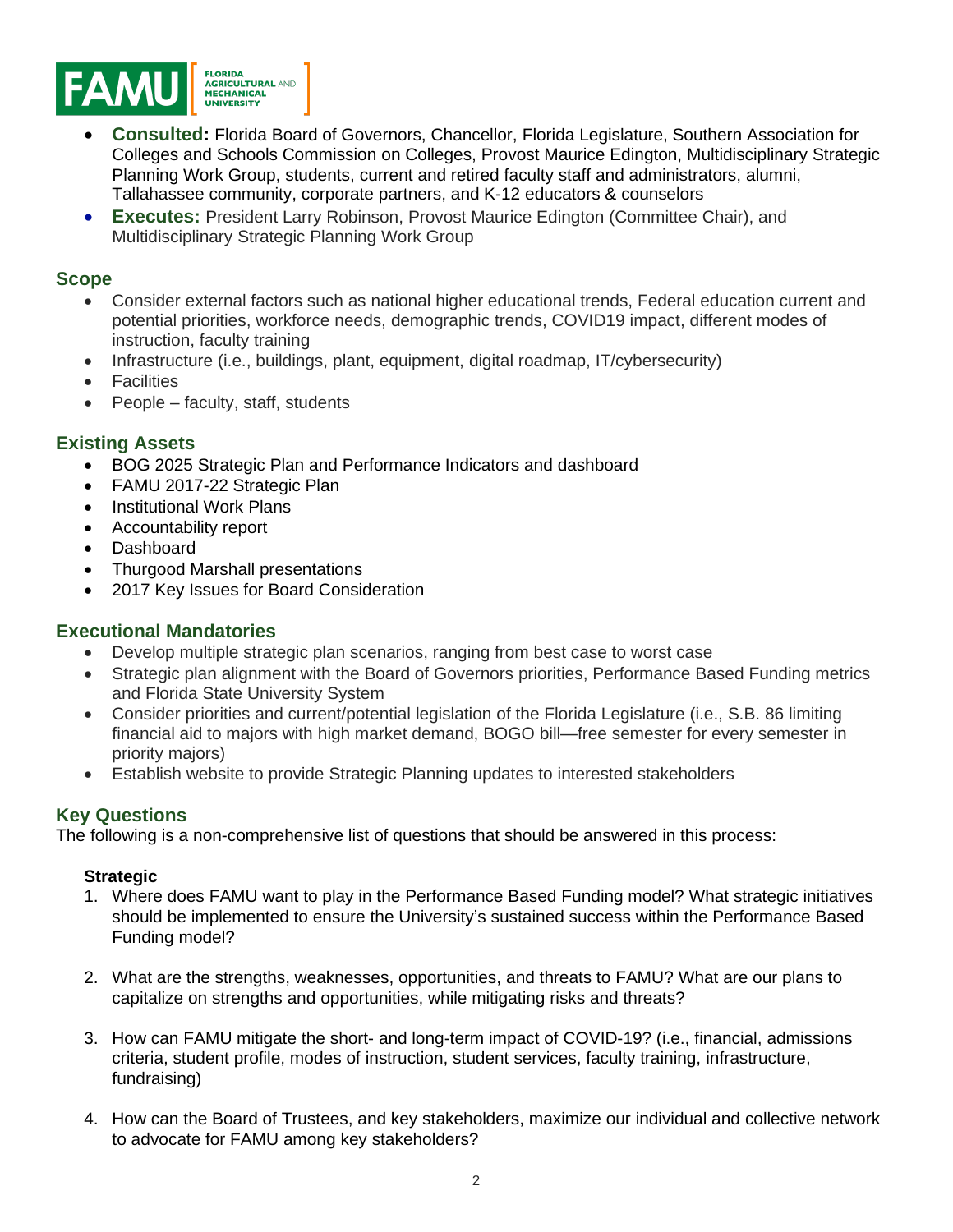

#### **Academic**

- 5. What are the University's academic programs of distinction, and what are our aspirations for third party recognition of academic and research excellence?
- 6. Is the academic program quality and mix relevant, in demand, aligned with future workforce needs/new economy jobs, and yielding an acceptable return on investment? What new degree, certificate, and continuing education programs should be offered over the next five years? How will FAMU streamline its existing program offerings to increase efficiency?
- 7. Who is the ideal FAMU student, and what's working / not working about FAMU's recruitment approach and outcomes? (i.e., recruiting process, pipeline size, composition, student profile, intended majors, application  $\rightarrow$  admission  $\rightarrow$  enrollment ratio)
- 8. What faculty and staff size are needed to meet enrollment demand? (i.e., teaching loads, research initiatives)

#### **Operational**

- 9. What are the financial, talent acquisition and succession plan implications of employing a faculty and staff workforce that is experiencing a rising number of retirements in recent years?
- 10. What is the state of the infrastructure, and implications for facilities plans? (i.e., physical property, facilities, state-of-the-art classrooms and labs, classroom capacity, space and seasonal utilization, residential housing capacity for freshmen and graduate students)

#### **Financial**

- 11. What are the historical enrollment trends for FAMU and nationally? What are the recommended future targets? (i.e., composition of student mix, college-ready, in-state/out-of-state/international, level of students (FTIC, transfers, graduate), mode of instruction (i.e., in person, hybrid, distance learning), financial ready students, degree-seeking/continuing education students)
- 12. What are the historical trends and future needs for awarding scholarships? (i.e., merit, need-based aid, across levels – lower, upper, graduate, doctoral, professional)
- 13. How is the new budget operating model performing? How can revenue be maximized (i.e., city, county, state, national and federal) and expense be optimized to reinforce the strategic plan?
- 14. What outcomes have been achieved based on FAMU's research priorities? What research thrusts should FAMU stop/start/continue?
- 15. What are FAMU's fundraising priorities, goals, and initiatives to increase student, alumni, and corporate giving and the FAMU endowment? Should a capital campaign be initiated in the next 5-year cycle, and if so, for what purpose?

#### **Experiential**

- 16. What are the barriers to fostering a culture of accountability that fully and consistently demonstrates our motto of Excellence with Caring in the customer experience, including but not limited to students and staff, across academic sites, in person and via distance learning?
- 17. What are the opportunities to improve, monetize, and capitalize on the FAMU tangible (i.e., property) and intangible assets (i.e., brand, reputation, intellectual capital), especially in an era of renewed focus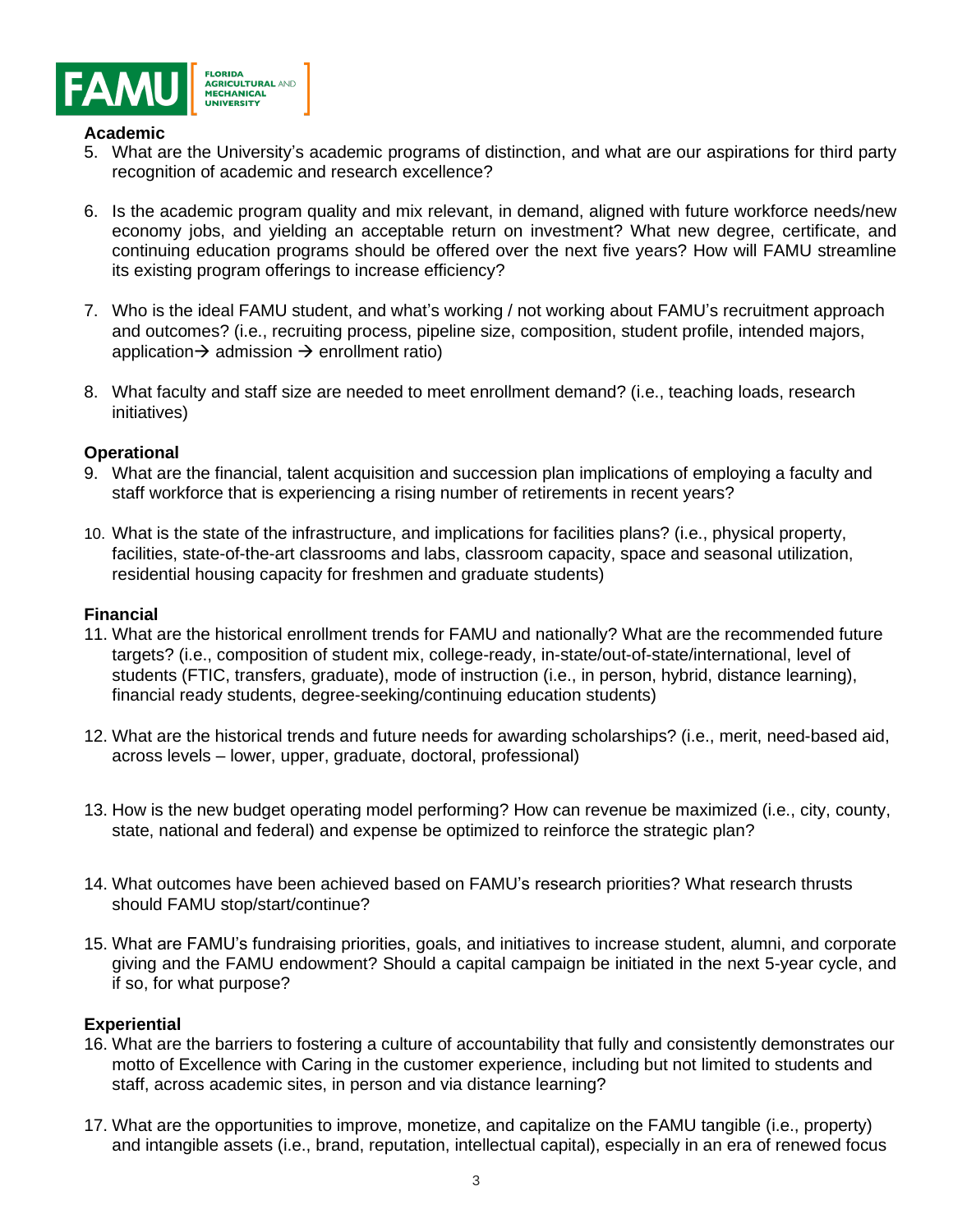

on justice, diversity, equity, and inclusion?

# **Budget**

The preliminary budget for this project is TBD, to include hiring an external consultant.

# **Timeline, Milestones and Deliverables**

|                              | <b>Task</b>                                                                                                                                                                                                                                                                                                                                                                                                                                                                                                                                                                                                                                                                                                                                                                                                                                                                                                                         | Who                                                         | <b>By</b><br>When       | <b>Objective</b>            |
|------------------------------|-------------------------------------------------------------------------------------------------------------------------------------------------------------------------------------------------------------------------------------------------------------------------------------------------------------------------------------------------------------------------------------------------------------------------------------------------------------------------------------------------------------------------------------------------------------------------------------------------------------------------------------------------------------------------------------------------------------------------------------------------------------------------------------------------------------------------------------------------------------------------------------------------------------------------------------|-------------------------------------------------------------|-------------------------|-----------------------------|
| Phase <sub>1</sub>           | Project kickoff<br><b>Engagement with President</b><br>Form Strategic Planning Work Group (SPWG)<br>Solicit and engage a consultant                                                                                                                                                                                                                                                                                                                                                                                                                                                                                                                                                                                                                                                                                                                                                                                                 | $\overline{Robinson}$ +<br>Edington                         | April -May<br>2021      | Plan                        |
|                              | Landscape assessment - Review of the 2017-2022 Strategic Plan<br>and data gathering/analysis<br>Compare 2017-22 Strategic plan goals vs. actuals<br>Compare 2017-22 budget vs. actuals<br>$\bullet$<br>Trend analysis of PBF metrics from 2015 to present<br>$\bullet$<br>Florida SUS historical comparison<br>$\bullet$<br>Case study analysis of state colleges and universities that have change<br>$\bullet$<br>their success outcomes trajectory (i.e., North Carolina A&T, Georgia<br>State)<br>Historical building blocks of positive and negative drivers of funds and<br>expenses (i.e., state funds, tuition, PBF, enrollment, attrition, instruction<br>and research, administrative support, instructional workload, Plant<br>operations & maintenance, etc.)<br>PBF & budget funding model review and overview of changes<br>Enrollment trends at FAMU, SUS, and peer institutions<br>Student profile trends over time | Edington +<br>Johnson +<br>SPWG +<br>External<br>Consultant | May-June<br>2021        | <b>Discover</b>             |
|                              | Engage the Chancellor, Board of Governors, and other key<br>stakeholders to review of the Strategic Plans. priorities and<br>understand what role socioeconomics play in student outcomes                                                                                                                                                                                                                                                                                                                                                                                                                                                                                                                                                                                                                                                                                                                                           | Harper +<br>Robinson +<br><b>SPWG</b>                       | <b>June 2021</b>        | <b>Discover</b>             |
|                              | <b>Conduct SWOT Analysis</b><br>Include data-based headwinds, tailwinds, and barriers to achieving PBF<br>metrics and 2017-22 strategic plan/ accountability plan metrics<br>Survey diverse stakeholders, including but not limited to the BOT<br>Solicit ideas around the evolution of the vision and innovative ideas                                                                                                                                                                                                                                                                                                                                                                                                                                                                                                                                                                                                             | Harper +<br>Robinson +<br>SPWG +<br>External<br>Consultant  | June-July<br>2021       | Discover/<br><b>Discuss</b> |
|                              | Present landscape assessment during BOT Retreat; align on<br><b>Phase 2 priorities</b>                                                                                                                                                                                                                                                                                                                                                                                                                                                                                                                                                                                                                                                                                                                                                                                                                                              | Harper +<br>Robinson +<br><b>Edington</b>                   | August 4-5<br>2021      | Discuss /<br>Align          |
| $\boldsymbol{\sim}$<br>Phase | Align talent for Phase 2<br>Refine project scope and deliverables<br>Form sub-committees                                                                                                                                                                                                                                                                                                                                                                                                                                                                                                                                                                                                                                                                                                                                                                                                                                            | Edington                                                    | Aug.-Sept.<br>2021      | Plan                        |
|                              | Gather quantitative and qualitative insights via data analysis and<br>stakeholder engagement to address project scope                                                                                                                                                                                                                                                                                                                                                                                                                                                                                                                                                                                                                                                                                                                                                                                                               | SPWG Sub-<br>committees                                     | Sept.-Oct.<br>2021      | <b>Discover</b>             |
|                              | Sub-committees present insights, conclusions, points of<br>discussion, preliminary strategic plan recommendations and<br>budget scenarios/implications to Dr. Robinson and Trustee Harper                                                                                                                                                                                                                                                                                                                                                                                                                                                                                                                                                                                                                                                                                                                                           | SPWG Sub-<br>committees                                     | November<br>2021        | Align                       |
|                              | Present preliminary insights, conclusions, strategic plan, and<br>budget implications to BOT<br>Address issues and next steps discussed during Retreat                                                                                                                                                                                                                                                                                                                                                                                                                                                                                                                                                                                                                                                                                                                                                                              | Harper +<br>Robinson +<br><b>Edington</b>                   | <b>December</b><br>2021 | <b>Discuss</b>              |